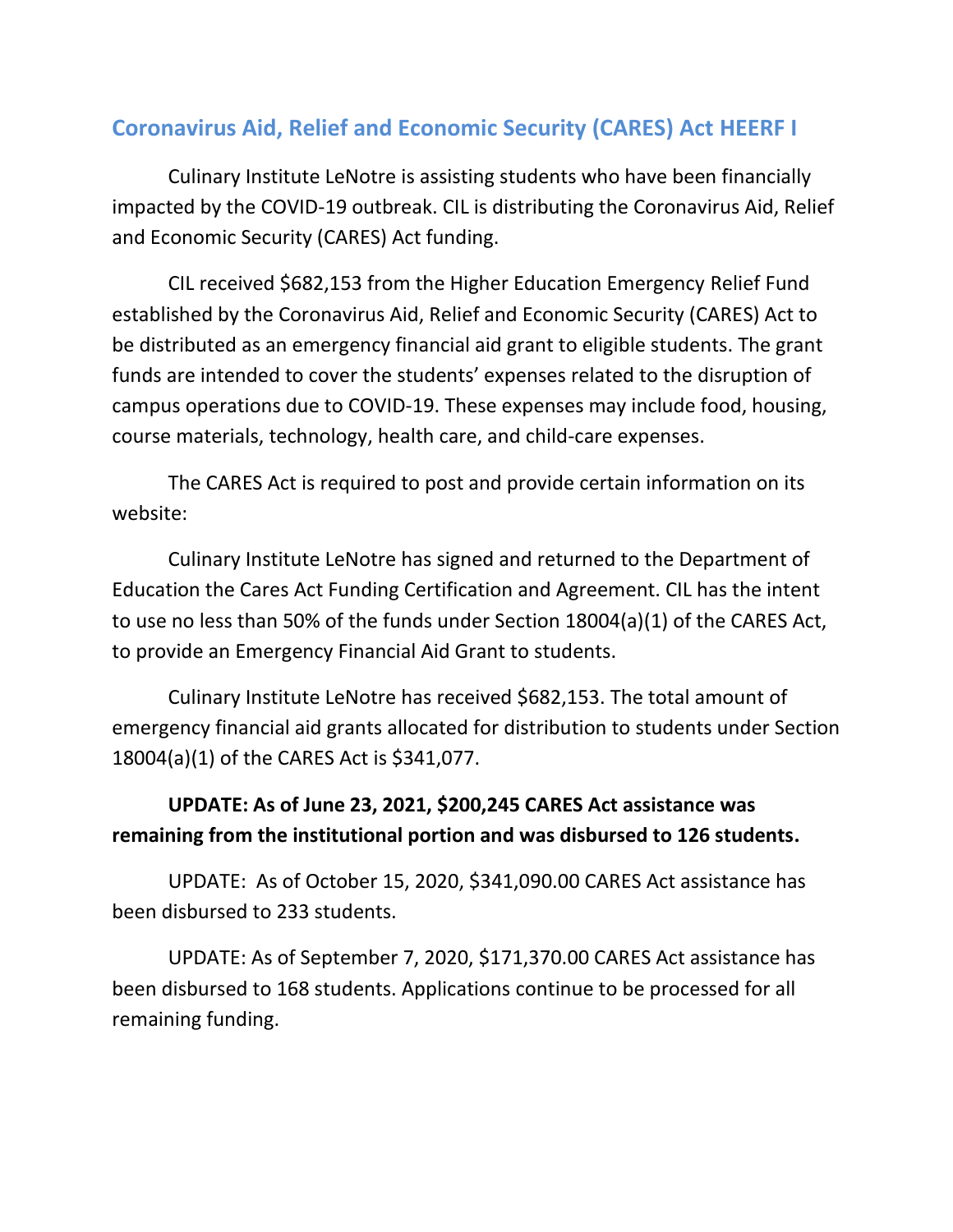UPDATE: As of August 7, 2020, the total amount of funds disbursed to students was \$118,370. Applications continue to be processed for all remaining funding.

As of July 7, 2020, the total amount of funds disbursed to students was 118,370.

Culinary Institute LeNotre estimates that approximately 261 students could qualify and benefit from the CARES Act Funds.

The total number of students who have received an emergency financial aid grant under the Section 18004(a)(1) of the CARES Act is 233.

The Institute determines who has received an emergency financial aid grant under the Section 18004(a)(1) of the CARES Act in the following manner:

All currently enrolled and active students as CIL who are or could be eligible to participate in programs under Section 484 in Title IV of the Higher Education Act of 1965, as amended (HEA), will receive emergency financial aid grants.

## **Students that are eligible for Pell Grant and are in good standing will receive based on credits they are taking:**

- Full-time students (12+ credit hours) received \$1,200
- Three-quarter-time students (9 to 11 credit hours) received \$1,100
- Half-time students (6 to 8 credit hours) received \$800

## **Students that are no Pell Grant eligible but received Students Loans and are in good standing will received based on credits they are taking:**

- Full-time students (12+ credit hours) received \$1,080
- Three-quarter-time students (9 to 11 credit hours) received \$990
- Half-time students (6 to 8 credit hours) received \$720

CIL notified the qualified students via email on July 1, 2020, informing them they may receive a stipend from the CARES emergency aid fund for living expenses related to the COVID-19. A follow-up email was sent to the students